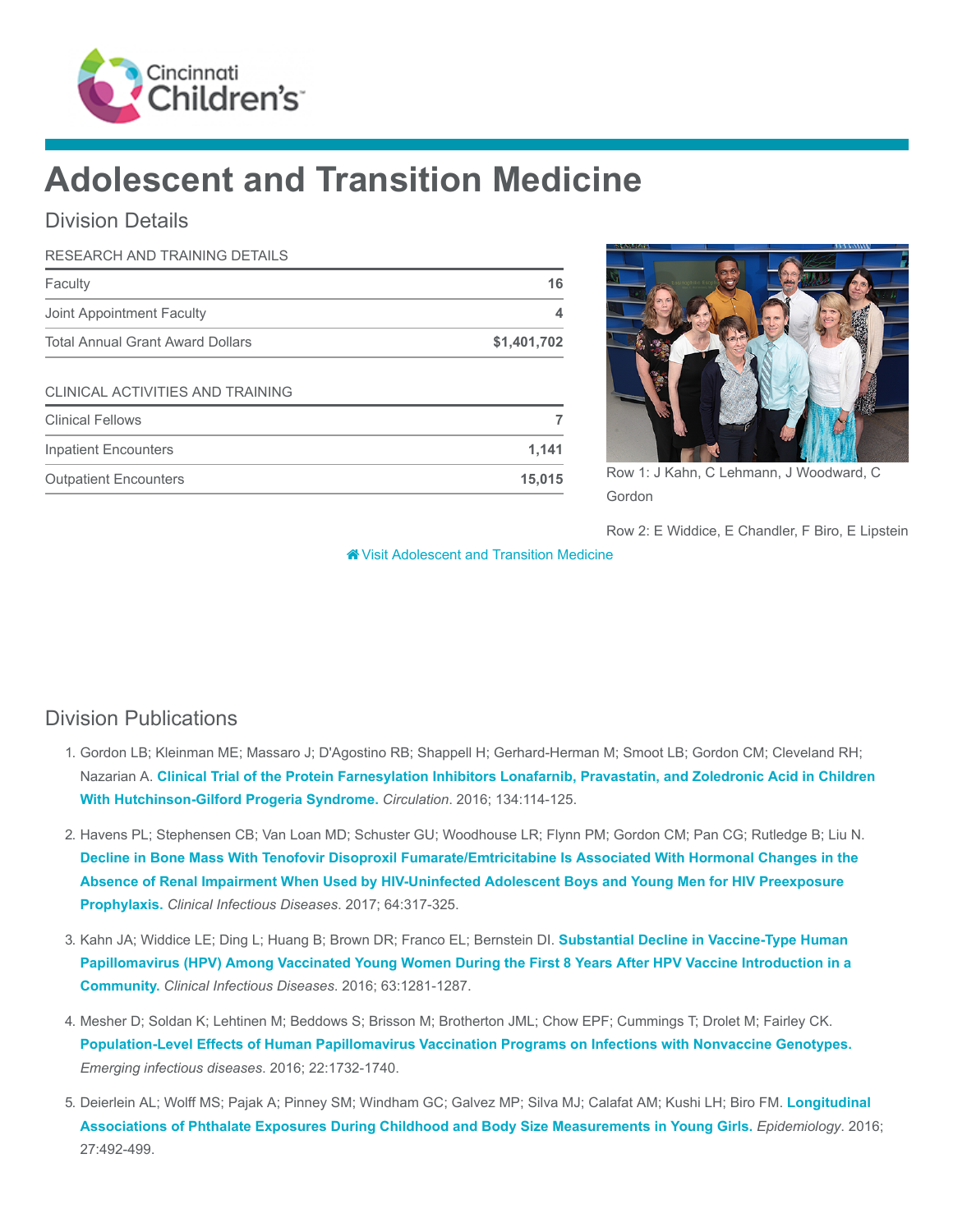- 6. Paik JM; Rosen HN; Gordon CM; Curhan GC. [Diuretic Use and Risk of Vertebral Fracture in Women.](https://www.ncbi.nlm.nih.gov/pubmed/27542612) American Journal of Medicine. 2016; 129:1299-1306.
- 7. [Gordon CM; Ackerman KE; Berga SL; Kaplan JR; Mastorakos G; Misra M; Murad MH; Santoro NF; Warren MP.](https://www.ncbi.nlm.nih.gov/pubmed/28368518) Functional Hypothalamic Amenorrhea: An Endocrine Society Clinical Practice Guideline. Journal of Clinical Endocrinology and Metabolism. 2017; 102:1413-1439.
- 8. [Jarin J; Pine-Twaddell E; Trotman G; Stevens J; Conard LA; Tefera E; Gomez-Lobo V.](https://www.ncbi.nlm.nih.gov/pubmed/28557738) Cross-Sex Hormones and Metabolic Parameters in Adolescents With Gender Dysphoria. Pediatrics. 2017; 139:e20163173.
- 9. Bachrach LK; Gordon CM; SECTION ON ENDOCRINOLOGY. [Bone Densitometry in Children and Adolescents..](https://www.ncbi.nlm.nih.gov/pubmed/27669735) Pediatrics. 2016; 138:e20162398.
- 10. Golden NH; Schneider M; Wood C; Daniels S; Abrams S; Corkins M; De Ferranti S; Magge SN; Schwarzenberg S; Critch J. [Preventing obesity and eating disorders in adolescents.](https://www.ncbi.nlm.nih.gov/pubmed/27550979) Pediatrics. 2016; 138:e20161649.
- 11. [Gordon CM; Zemel BS; Wren TAL; Leonard MB; Bachrach LK; Rauch F; Gilsanz V; Rosen CJ; Winer KK.](https://www.ncbi.nlm.nih.gov/pubmed/27816219) The Determinants of Peak Bone Mass. The Journal of Pediatrics. 2017; 180:261-269.
- 12. [DiVasta AD; Feldman HA; O'Donnell JM; Long J; Leonard MB; Gordon CM.](https://www.ncbi.nlm.nih.gov/pubmed/27939877) Effect of Exercise and Antidepressants on Skeletal Outcomes in Adolescent Girls With Anorexia Nervosa. Journal of Adolescent Health. 2017; 60:229-232.
- 13. Kahn JA; Xu J; Kapogiannis BG; Sleasman JW. [Antibody Responses to Quadrivalent HPV Vaccination in HIV-Infected Young](https://www.ncbi.nlm.nih.gov/pubmed/28291048) Women as Measured by Total IgG and Competitive Luminex Immunoassay. Journal of acquired immune deficiency syndromes and human retrovirology : official publication of the International Retrovirology Association. 2017; 75:241-245.
- 14. [Vadaparampil ST; Malo TL; Sutton SK; Ali KN; Kahn JA; Casler A; Salmon D; Walkosz B; Roetzheim RG; Zimet GD.](https://www.ncbi.nlm.nih.gov/pubmed/27486020) Missing the Target for Routine Human Papillomavirus Vaccination: Consistent and Strong Physician Recommendations Are Lacking for 11-to 12-Year-Old Males. Cancer epidemiology, biomarkers & prevention : a publication of the American Association for Cancer Research, cosponsored by the American Society of Preventive Oncology. 2016; 25:1435-1446.
- 15. Mullins TLK; Zimet G; Lally M; Kahn JA; HIV AMTN. [Adolescent Human Immunodeficiency Virus Care Providers' Attitudes](https://www.ncbi.nlm.nih.gov/pubmed/27410497) Toward the Use of Oral Pre-Exposure Prophylaxis in Youth. AIDS patient care. 2016; 30:339-348.
- 16. [DiVasta AD; Feldman HA; Rubin CT; Gallagher JS; Stokes N; Kiel DP; Snyder BD; Gordon CM.](https://www.ncbi.nlm.nih.gov/pubmed/27909781) The ability of low-magnitude mechanical signals to normalize bone turnover in adolescents hospitalized for anorexia nervosa. Osteoporosis International. 2017; 28:1255-1263.
- 17. DiVasta AD; Feldman HA; O'Donnell JM; Long J; Leonard MB; Gordon CM. Skeletal outcomes by peripheral quantitative [computed tomography and dual-energy X-ray absorptiometry in adolescent girls with anorexia nervosa.](https://www.ncbi.nlm.nih.gov/pubmed/27392467) Osteoporosis International. 2016; 27:3549-3558.
- 18. [Putman MS; Greenblatt LB; Sicilian L; Uluer A; Lapey A; Sawicki G; Gordon CM; Bouxsein ML; Finkelstein JS.](https://www.ncbi.nlm.nih.gov/pubmed/26952010) Young adults with cystic fibrosis have altered trabecular microstructure by ITS-based morphological analysis. Osteoporosis International. 2016; 27:2497-9.
- 19. Mullins TLK; Zimet GD; Rosenthal SL; Morrow C; Ding L; Huang B; Kahn JA. Human papillomavirus vaccine-related risk [perceptions and subsequent sexual behaviors and sexually transmitted infections among vaccinated adolescent women.](https://www.ncbi.nlm.nih.gov/pubmed/27291086) Vaccine. 2016; 34:4040-4045.
- 20. [Peterson CM; Tissot AM; Matthews A; Hillman JB; Peugh JL; Rawers E; Tong J; Mitan L.](https://www.ncbi.nlm.nih.gov/pubmed/27263068) Impact of short-term refeeding on appetite and meal experiences in new onset adolescent eating disorders. Appetite. 2016; 105:298-305.
- 21. Thornton D; Gordon CM. [Restrictive Eating Disorders and Skeletal Health in Adolescent Girls and Young Women.](https://www.ncbi.nlm.nih.gov/pubmed/27339670) Calcified Tissue International. 2017; 100:449-460.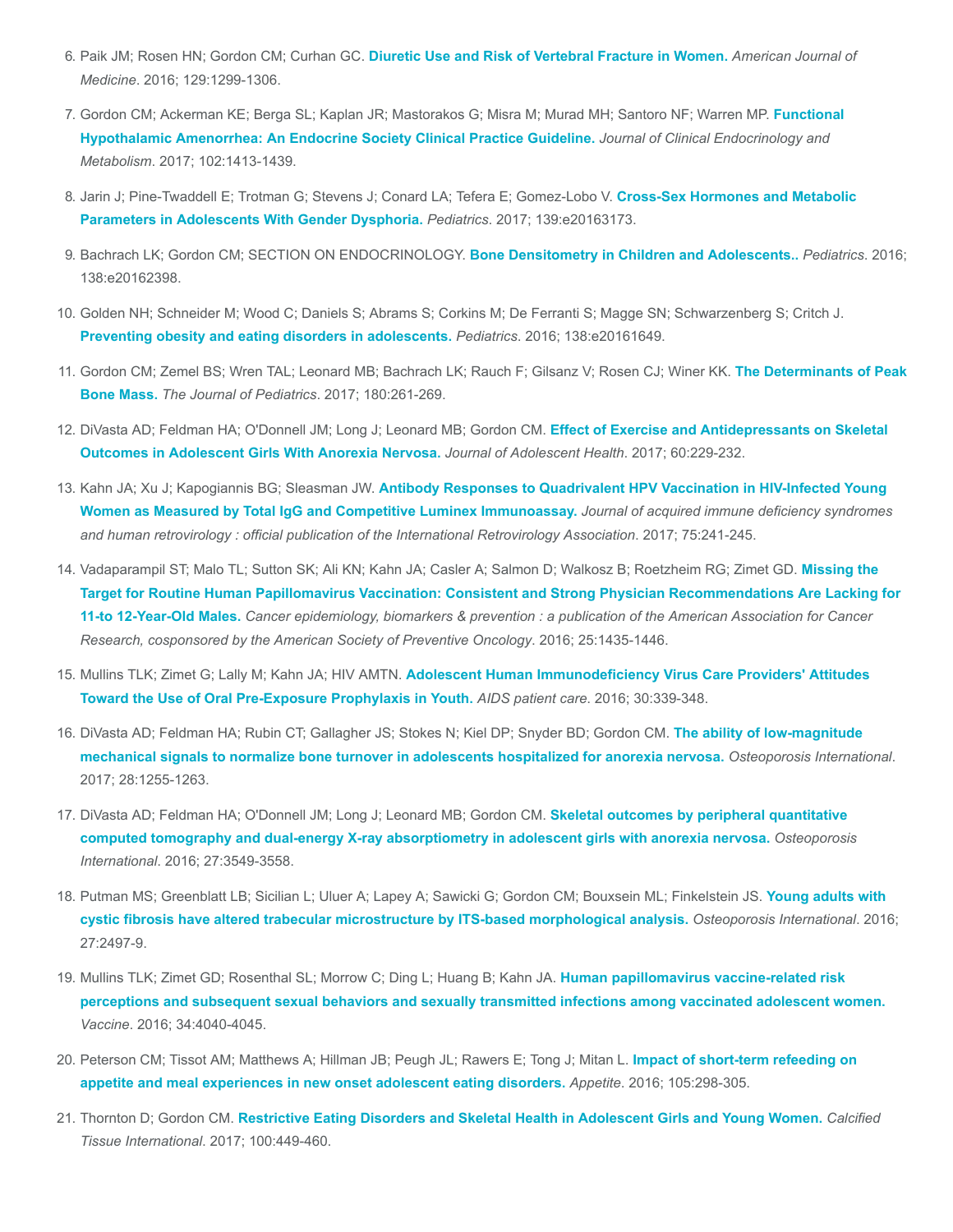- 22. [Wolff MS; Pajak A; Pinney SM; Windham GC; Galvez M; Rybak M; Silva MJ; Ye X; Calafat AM; Kushi LH.](https://www.ncbi.nlm.nih.gov/pubmed/27851993) Associations of urinary phthalate and phenol biomarkers with menarche in a multiethnic cohort of young girls. Reproductive Toxicology. 2017; 67:56- 64.
- 23. [Lipstein EA; Lovell DJ; Denson LA; Kim SC; Spencer C; Ittenbach RF; Britto MT.](https://www.ncbi.nlm.nih.gov/pubmed/27749390) High Levels of Decisional Conflict and Decision Regret When Making Decisions About Biologics. Journal of Pediatric Gastroenterology and Nutrition. 2016; 63:e176-e181.
- 24. [Brinkman WB; Lipstein EA; Taylor J; Schoettker PJ; Naylor K; Jones K; Vora SS; Mims CC; Roth-Wojcicki E; Gottlieb B.](https://www.ncbi.nlm.nih.gov/pubmed/28583183) Design and implementation of a decision aid for juvenile idiopathic arthritis medication choices. Pediatric Rheumatology Online Journal. 2017; 15:48.
- 25. [Lipstein EA; Lovell DJ; Denson LA; Kim SC; Spencer C; Britto MT.](https://www.ncbi.nlm.nih.gov/pubmed/27641835) Parents' information needs and influential factors when making decisions about TNF-alpha inhibitors. Pediatric Rheumatology Online Journal. 2016; 14:53.

## Grants, Contracts, and Industry Agreements

#### Annual Grant Award Dollars

| Investigator            | Title                                                                                         | Sponsor                                                                               | ID                          | <b>Dates</b>                       | Amount   |
|-------------------------|-----------------------------------------------------------------------------------------------|---------------------------------------------------------------------------------------|-----------------------------|------------------------------------|----------|
| Jessica A Kahn, MD      | <b>ATN Coordinating Center</b>                                                                | National Institutes of Health<br>(University of Alabama-<br>Birmingham)               | U01<br>HD040533             | 05/28/2011<br>12/31/2017           | \$17,701 |
| Eleanor Widdice, MD     | Center for Point-of-care<br>Technologies Research for<br><b>Sexually Transmitted Diseases</b> | National Institutes of Health<br>(Johns Hopkins School of<br>Medicine)                | U54<br>EB007958             | 07/01/2012 \$160,588<br>06/30/2017 |          |
| Paula K Braverman, MD   | <b>Obesity Prevention Program</b>                                                             | Hamilton County Public Health                                                         | School-<br>based<br>nutriti | 07/01/2014 \$18,897<br>09/30/2016  |          |
| Eleanor Widdice, MD     | Microwave-Accelerated Metal-<br><b>Enhanced Fluorescence</b><br>(MAMEF) of CT and GC          | National Institutes of Health<br>(University of Maryland<br>(College Park))           | <b>R03</b><br>AI117272      | 07/06/2015 \$28,436<br>06/30/2017  |          |
| Frank Michael Biro, MD  | Mammary Carcinogenesis:<br>Pubertal and Adult effects of<br>High Fat Diet+ Oxybenzone         | National Institutes of Health<br>(Michigan State University)                          | U01<br>ES026119             | 09/30/2015 \$61,547<br>06/30/2020  |          |
| Jessica A Kahn, MD      | Epidemiologic Impact of HPV<br>Vaccination                                                    | National Institutes of Health)                                                        | <b>R01</b><br>AI104709      | 01/01/2016 \$646,404<br>12/31/2017 |          |
| Ellen A Lipstein, MD    | <b>PCORnet Obesity</b><br><b>Demonstration Projects:</b><br>Antibiotics Study                 | Patient-Centered Outcome<br>Research Inst. (Children's<br>Hospital of Philadelphia)   | obs-1505-<br>30699          | 02/01/2016 \$153,117<br>01/31/2018 |          |
| Maria T Britto, MD, MPH | Pediatric Hospital Care<br>Improvement Project                                                | Agcy for Healthcare Research<br>and Quality (Children's Hosp &<br>Reg Med Ct-Seattle) | U18<br>HS025291             | 09/30/2016 \$48,787<br>09/29/2020  |          |
| Ellen A Lipstein, MD    | Shared Decision Making In<br><b>Pediatric Chronic Conditions:</b><br>Biologics in IBD and JIA | National Institutes of Health                                                         | K23<br>HD073149             | 08/01/2016 \$131,490<br>10/31/2017 |          |